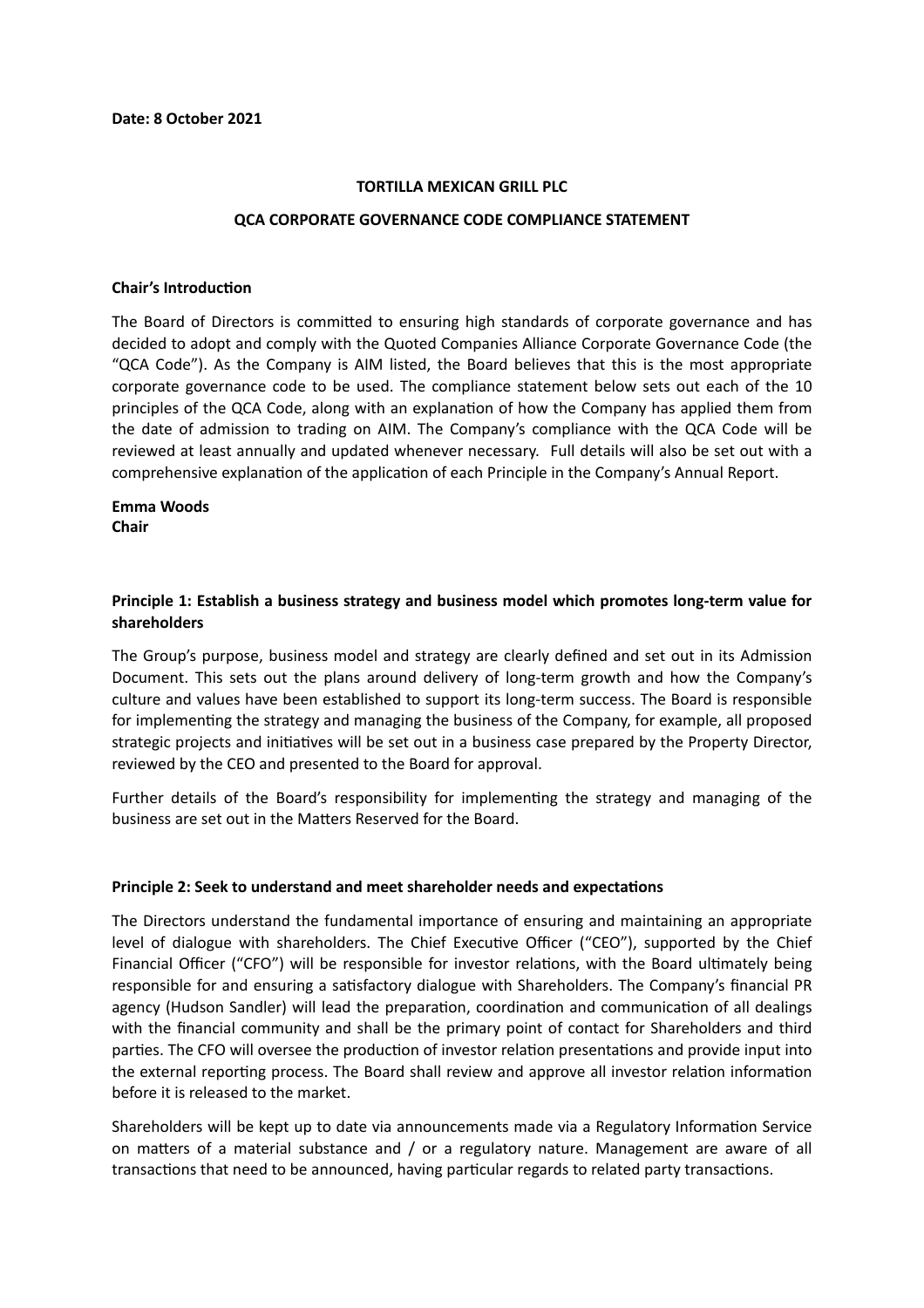The Company will also hold an Annual General Meeting ("AGM") each year which will provide all Shareholders with the opportunity to meet the Chair and other members of the Board and ask questions. The results of the AGM will then be announced via a Regulatory Information Service.

Investors or shareholders wishing to contact the Company should, in the first instance, direct their enquiries by email to tortilla@hudsonsandler.com.

# **Principles 3: Take into account wider stakeholder and social responsibilities and their implications for long-term success**

The Company sees its key stakeholder groups as being: employees, suppliers, community, and regulators.

The Board understands that the Group's long-term success relies heavily upon strong relations with each of their stakeholder groups, and that they need to ensure that the needs of each group are understood and met.

The Board is committed to ensuring a continuous and open dialogue with its stakeholders, both internal and external, as it is understood that stakeholder feedback must be integrated into the Board's decisions and Company's strategy and business model as is ultimately integral to the Group's success.

# **Principle 4: Embed effective risk management, considering both opportunities and threats, throughout the organisation**

The Board is required to ensure that effective risk management, including the consideration of both opportunities and threats, is embedded throughout the Group. A risk management framework is in place and will be reviewed by the Board on an annual basis. Additionally, a robust internal control system has been set up and will be regularly reviewed.

A Risk Register, which will be the central record of risks faced across different risk types and aggregated to reflect the business' overall risk profiles, has been established and is supported by more granular risk assessments within each business line. This too will be regularly reviewed and updated throughout the year.

The overall risk assessment of the Group will be overseen by the Audit Committee and the Board, with a dedicated risk reporting structure in place to allow risks to be effectively communicated to the Board and to the Audit Committee. Roles and responsibilities within the risk process have been allocated to key individuals.

Further details can be found in the Matters Reserved for the Board and the Audit Committee Terms of Reference. Full details of the key risks faced by the business will also be disclosed in the Company's Annual Report.

## **Principle 5: Maintain the Board as a well-functioning, balanced team led by the Chair**

The Non-Executive Chair is Emma Woods, who is responsible for leading the Board which currently comprises of two Executive Directors and three Non-Executive Directors ("NEDs"). Two of the Non-Executive Directors, Emma Woods and Laurence Keen, are deemed by the Board to be independent in character and free from relationships or circumstances which could affect their judgement.

The Chair has the ultimate responsibility for corporate governance, and will ensure that the Directors have access to timely, accurate and clear information from which to base their decisions, as well as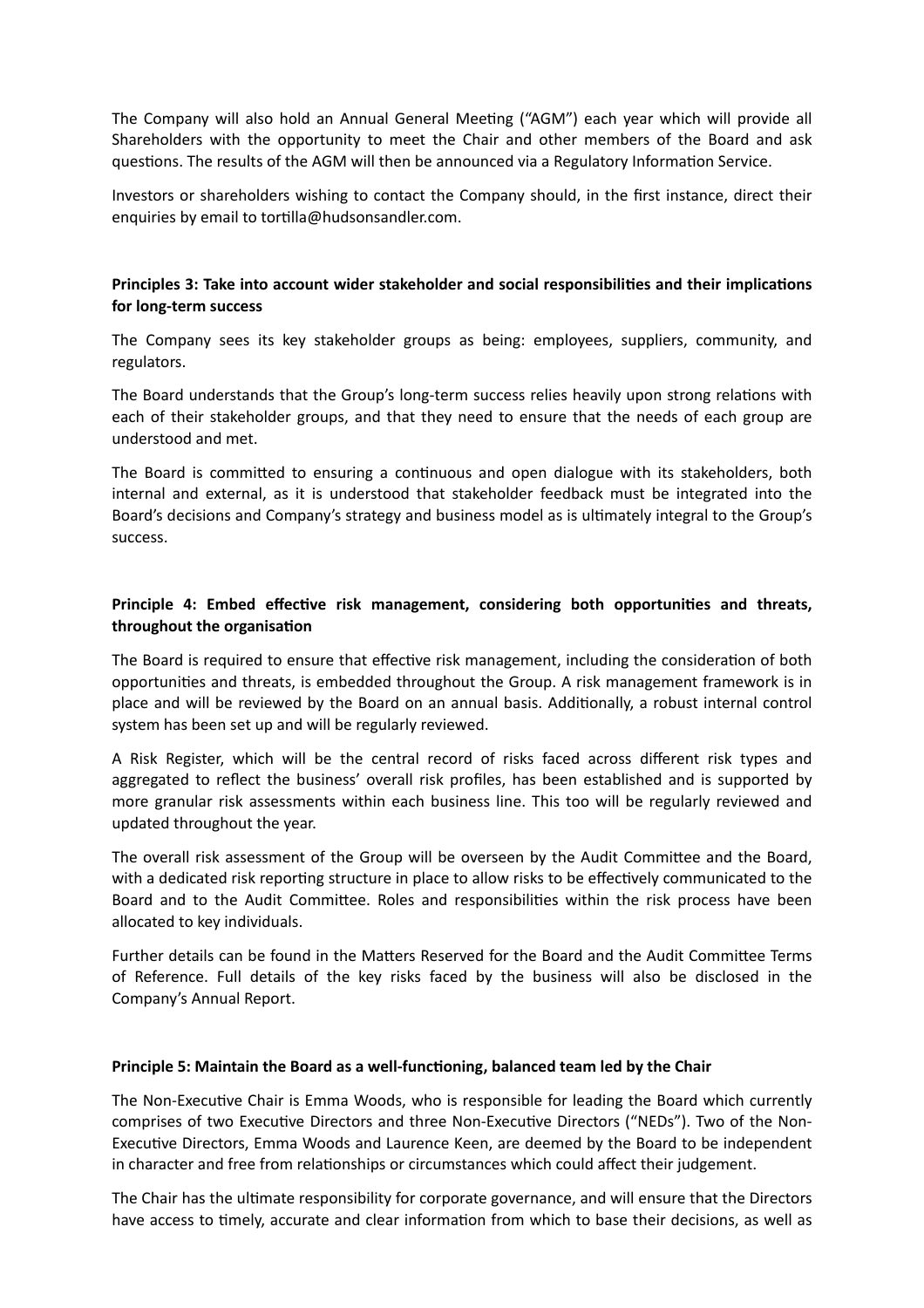ensuring that the Committees are functioning appropriately and the fiduciary requirements of the Board are being carried out. Further information is set out in a supporting document detailing the Chair's specific roles and responsibilities.

The Board has established and is supported by three sub-committees; the Nomination Committee, Audit Committee and Remuneration Committee. Emma Woods is the Chair of the Nomination Committee whilst Laurence Keen is the Chair of the Audit Committee and Remuneration Committee. The Board has determined that each Committee's members have the appropriate skills to discharge their duties.

The Board will hold scheduled meetings on a regular basis, with additional meetings convened as required throughout the year. All matters reserved for discussion and approval by the Board have been set out in a formal document, and shall be reviewed on an annual basis. All Board meetings will be minuted by the Company Secretary with the minutes approved at the subsequent meeting and signed on behalf of the Board.

Outside of formal Board meetings, the Chair intends to meet at least annually with only the NEDs, and the NEDs shall meet annually to appraise the Chair's performance.

Prism Cosec was appointed in September 2021 to provide company secretarial support to the Company and its Committees, and is available to all Directors at any time should they require advice.

## **Principle 6: Ensure that between them the Directors have the necessary up to date experience, skills and capabilities**

Emma Woods and Laurence Keen have considerable previous experience in being directors of listed companies, and each brings appropriate experience of the Board. Andy Naylor (CFO) and Richard Morris (CEO) have been in the business for many years and also have the appropriate experience.

The Nomination Committee will be responsible for overseeing the structure, composition and makeup of the Board and will lead the search and selection process for new Board appointments, including reviewing succession plans, evaluating the balance of skills, experience, independence and knowledge of directors. Additionally, the Nomination Committee will consider diversity, experience, skills and knowledge of the Board on an ongoing basis.

# **Principle 7: Evaluate board performance based on clear and relevant objectives, seeking continuous improvement**

The Board will regularly review the effectiveness of its performance, as well as that of the Committees and the individual Directors. It is intended that Board and Committee performance will be assessed on an annual basis to consider and assess individual's contributions and ensure that the Board is performing effectively as a whole.

It is understood by the Directors that for the Board to continue to perform effectively and continue to improve and develop that membership should be periodically refreshed. The Nomination Committee is therefore responsible for considering succession planning, reviewing Board composition, and training and will consider the use of external advisers as required.

## **Principle 8: Promote a corporate culture that is based on ethical values and behaviours**

The culture of the Group is set by the Board, and the Directors are committed to promoting a culture of honesty and ethical behaviour. All new staff to the Group will receive training and information on the values and culture of the business, as well as receive regular communications from the Senior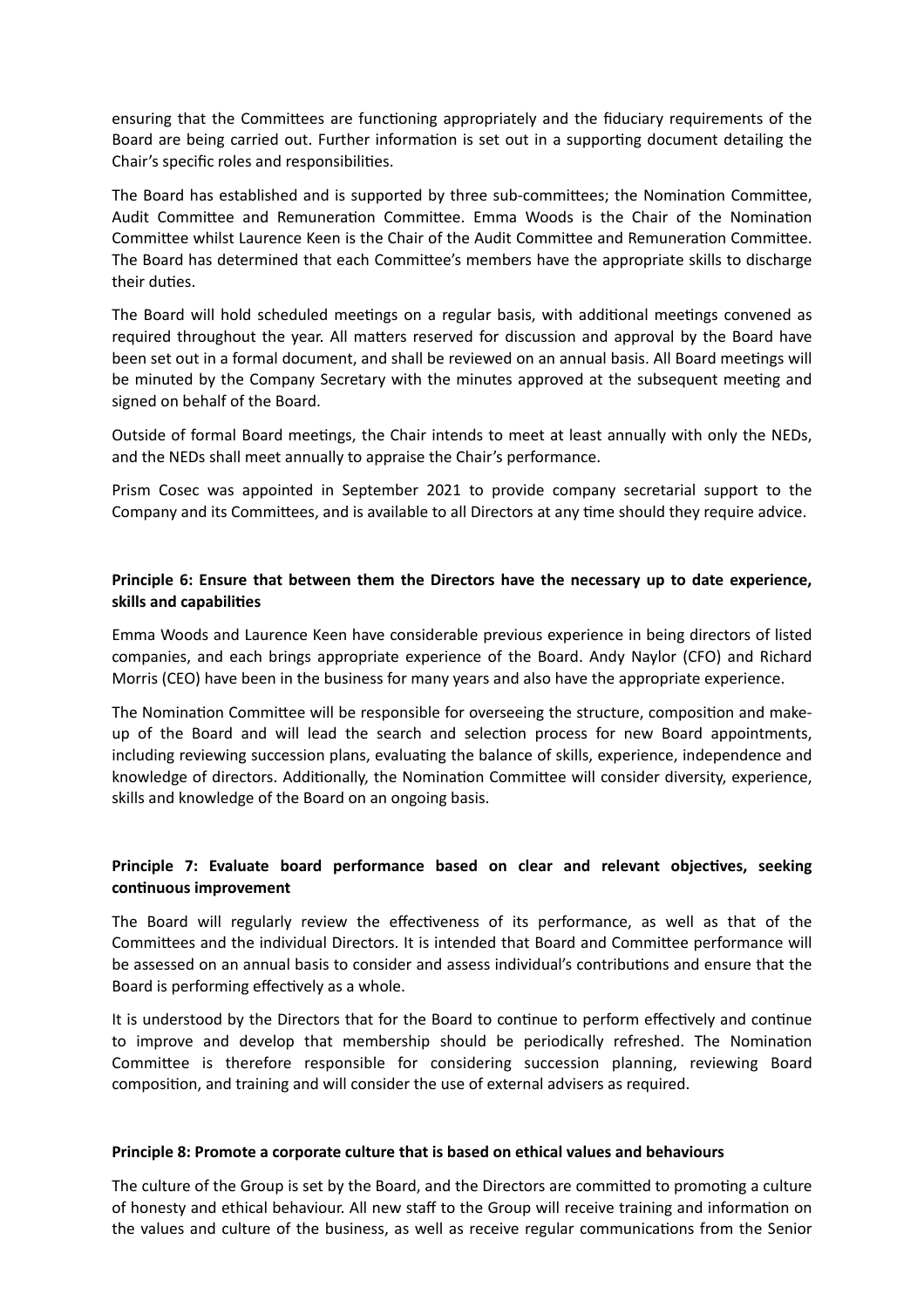Management team. The following policies, amongst others, are included in the Employee Handbook: Whistleblowing, Anti-Bribery, Equality and Diversity, Bullying and Harassment and Corruption and Bribery. The Group invests in creating a culture of employee engagement via the Workplace platform, in addition to which the CEO releases periodic all-employee updates.

Each of the Board Committees is responsible for ensuring an ethical culture is maintained.

The Matters Reserved for the Board includes oversight of competent and prudent management, ensuring workforce policies are consistent with the Company's values and supports long term success of the Company, and approves the strategic aims, objectives and disclosures in the Annual Report.

## **Principle 9: Maintain governance structures and processes that are fit for purpose and support good decision-making by the Board**

The Chair has the ultimate responsibility for corporate governance, and will ensure that the Board retains accountability for good governance and is responsible for monitoring the activities of the Senior Management team. Certain matters are specifically reserved for decision by the Board, and these are set out in a formal Schedule of Matters Reserved for the Board which was approved on Admission and will be reviewed annually going forwards. The matters reserved include decisions relating to:

- the Group's strategic aims and objectives;

- the structure and capital of the Group;
- financial reporting, financial controls and dividend policy;
- approval of significant contracts and expenditure above agreed delegated authority limits;
- effective communication with shareholders; and
- any changes to Board and Committee membership or structure

The roles and responsibilities of the Chair and Chief Executive Officer are set out below:

Emma Woods, as Chair of the Board, is responsible for leading an effective board, upholding high standards of corporate governance throughout the Group, particularly at Board level, and ensuring appropriate strategic focus and direction.

The Chief Executive Officer, Richard Morris, has overall responsibility for proposing the strategic focus to the Board, delivery of the business model and strategy and the day-to-day management of the Group's business.

Each of the Board Committees were established in accordance with the recommendations of the QCA Code. Each Committee supports the Board in effectively carrying out its responsibilities and is governed by their Terms of Reference which are reviewed and approved by the Board annually.

# **Principle 10: Communicate how the Company is governed and is performing by maintaining a dialogue with Shareholders and other relevant stakeholders**

The Board ensures satisfactory and an ongoing dialogue with shareholders and other key stakeholders based on a mutual understanding of objectives. As noted under Principle 2, the Company will host an AGM each year which will provide all shareholders with the opportunity to meet the Chairman and other members of the Board and ask questions. The results of the AGM will